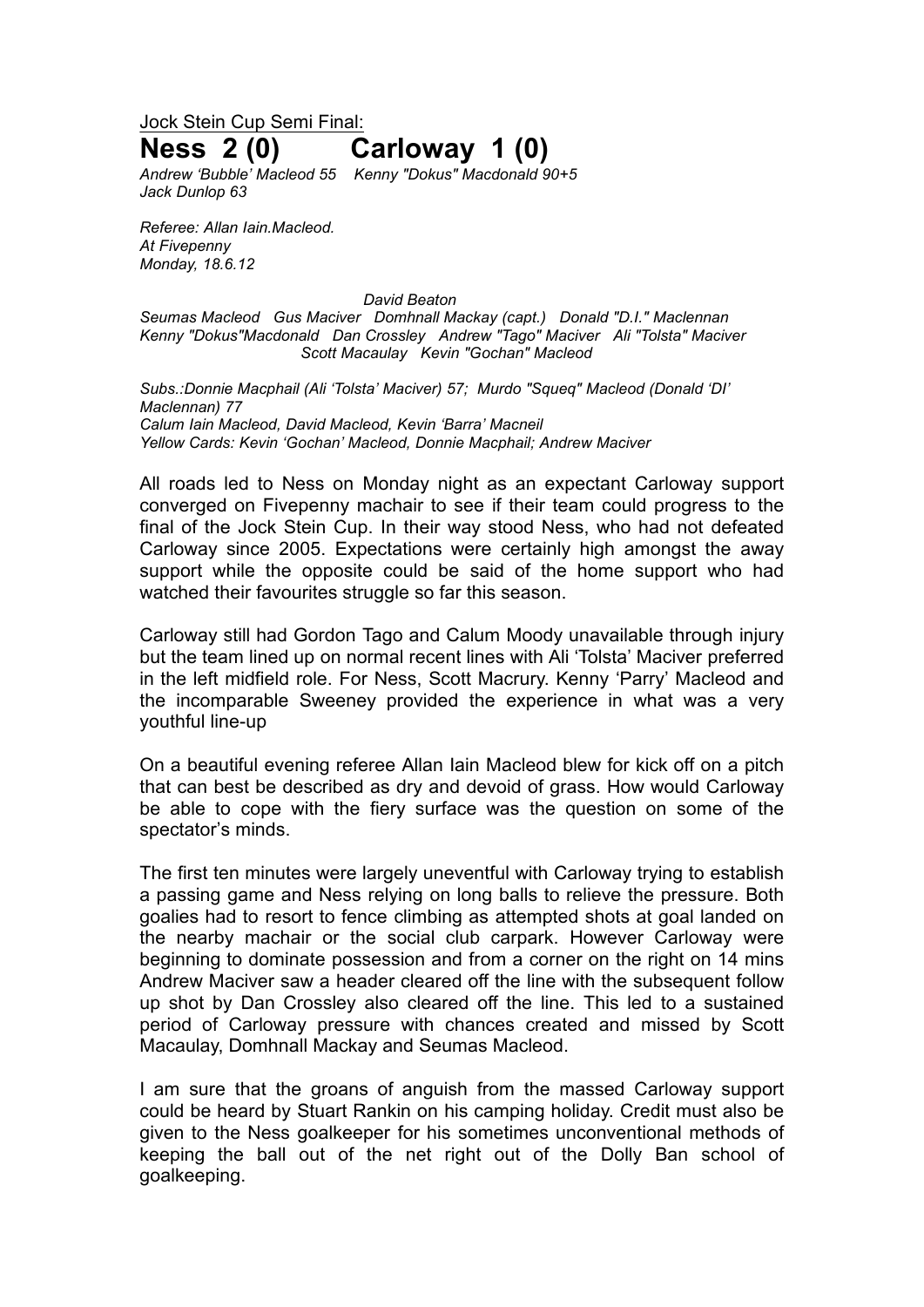Ness started to gain in confidence and created their first decent chance on 27 minutes. However, an even better chance was created by Carloway when a long ball out of defence enabled Scott Macaulay to race through on goal. However Sweeney stood up tall and turned the shot round the post with some ease.

On 35 minutes came the first heart in the mouth moment for the Carloway support when out of nothing the Ness centre forward Lee Johnston turned Domhnall Mackay to get a shot in on goal which forced David Beaton into a good save with Seumas clearing the rebound to safety.

This forced Carloway to step up the pressure again, culminating in a 20 yard shot from Andrew 'Tago' Maciver which came off the post. However Ness were starting to look dangerous on the break and again Lee Johnston created a chance this time for Kenny 'Parry' where he shot wide of Beaton's goal. The half ended with a good Carloway move when Scott Macaulay set up 'Docus' to shoot wide.

The first half had seen Carloway dominant in possession and create a multitude of chances. However, they were struggling with the pace of the pitch and Ness showed distinct signs that they could create chances and were not there to make up the numbers

Half time Ness 0 Carloway 0

The second half started with Ness showing more aggression and more adventure. Their Management team evidently making the point that this game was there to be won. On 48 minutes, a Dunlop header was well saved by Beaton. This was countered by another excellent Carloway chance when Macaulay shot wide on 49 minutes. Chances were now being created thick and fast and Ness had a header cleared off the line on 52 minutes. Unfortunately, the inevitable was only delayed for Carloway.

On 55 mins Lee Johnston played an excellent one-two with Andrew 'Bubble' on the right hand side of the Carloway box. This enabled him to get behind DI Maclennan. His finish gave Beaton no chance. 1-0 Ness.

It was to get worse for Carloway. An uncharacteristic error by Gus Maciver gave possession to Andrew 'Bubble', who in turn passed quickly to Jack Dunlop to rifle home a shot from 20 yards. A sublime finish to leave Carloway with a mountain to climb.

Carloway made substitutions with Macphail replacing Ali 'Tolsta' and Murdo Squegg replacing DI. They continued to create chances, the best of which Macphail saw his shot cleared off the line. Of course, when a team tries to chase a game they resort to the long ball tactic. Frustratingly for Carloway this tactic saw the forwards burst clear on many occasions only to be flagged offside by what many of the spectators saw as being marginal decisions, By spectators I mean the ones supporting the away team, the ones supporting the home team applauded the marginal offside decisions.